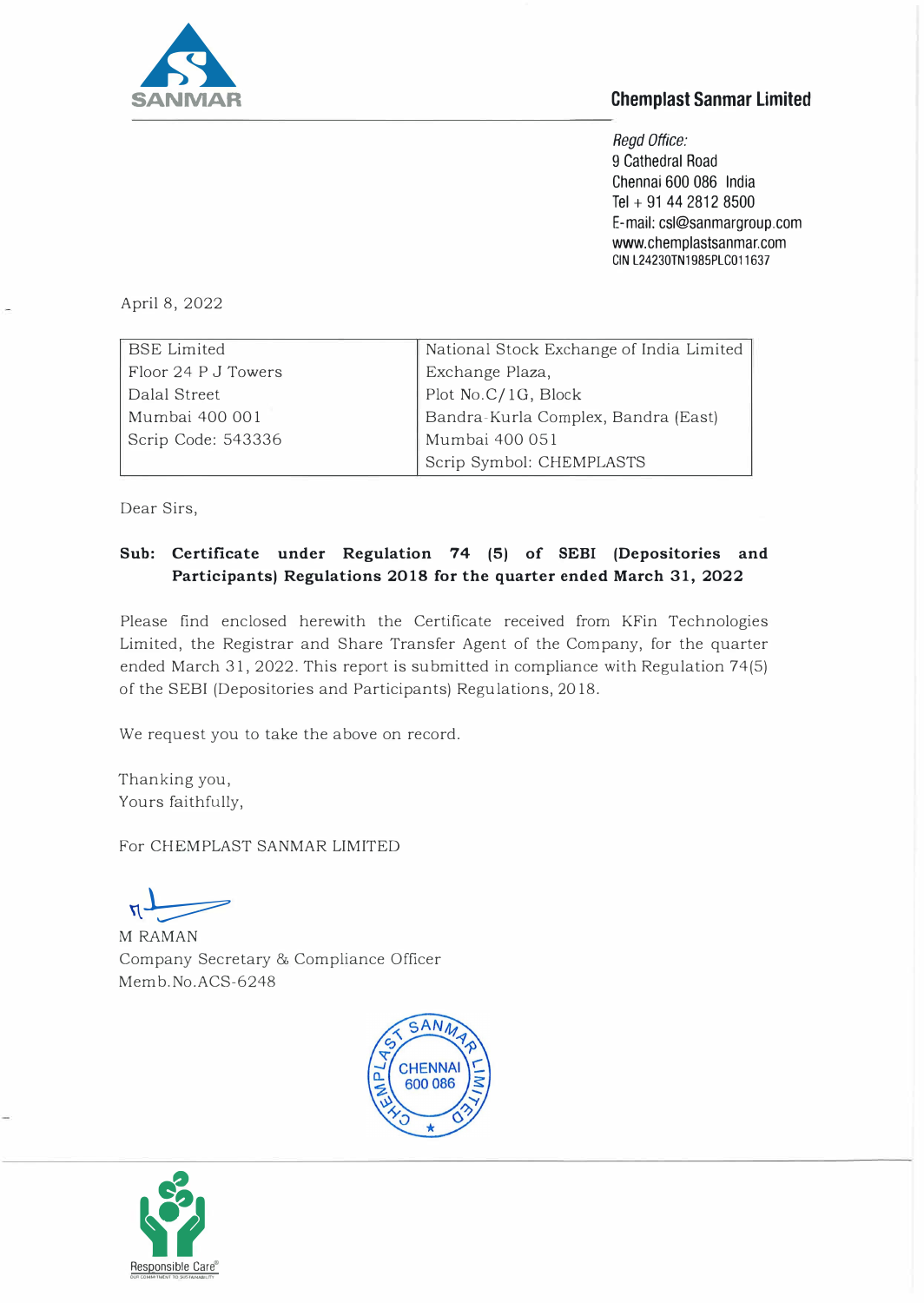

**KFIN/MRVS/NSDL/74(5) E/1 Date: 05/04/2022**

**NATIONAL SECURITIES DEPOSITORY LIMITED TRADE WORLD 4TH FLOOR KAMALA MILLS COMPOUND SENAPATI BAPAT MARG LOWER PAREL MUMBAI - 400 013**

**Dear Sir(s), Sub: Certificate under Regulation 74(5) for the quarter ended March 31, 2022**

**We as Registrars, Share Transfer and Depository Services agents of the CHEMPLAST SANMAR LIMITED, certify that the details of securities dematerialized/rematerialized during the aforesaid period, as required under Regulation 74(5) of SEBI (Depositories and participants) Regulations 2018 have been furnished to all the Stock Exchanges where the shares of the company are listed.** 

**Thanking you,**

**Yours faithfully, For KFIN TECHNOLOGIES LIMITED**



**Rajitha Cholleti Asst. Vice President - Corporate Registry**

**CC TO:**

**THE COMPANY SECRETARY CHEMPLAST SANMAR LIMITED 9, CATHEDRAL ROAD CHENNAI TAMIL NADU** 

**600086**

**KFin Technologies Limited O** 

(Formerly known as KFin Technologies Private Limited) Registered & Corporate Office:

Selenium, Tower B, Plot No- 31 & 32, Financial District, Nanakramguda, Serilingampally Hyderabad Rangareddi, Telangana - 500032, India

CIN: U72400TG2017PLC117649